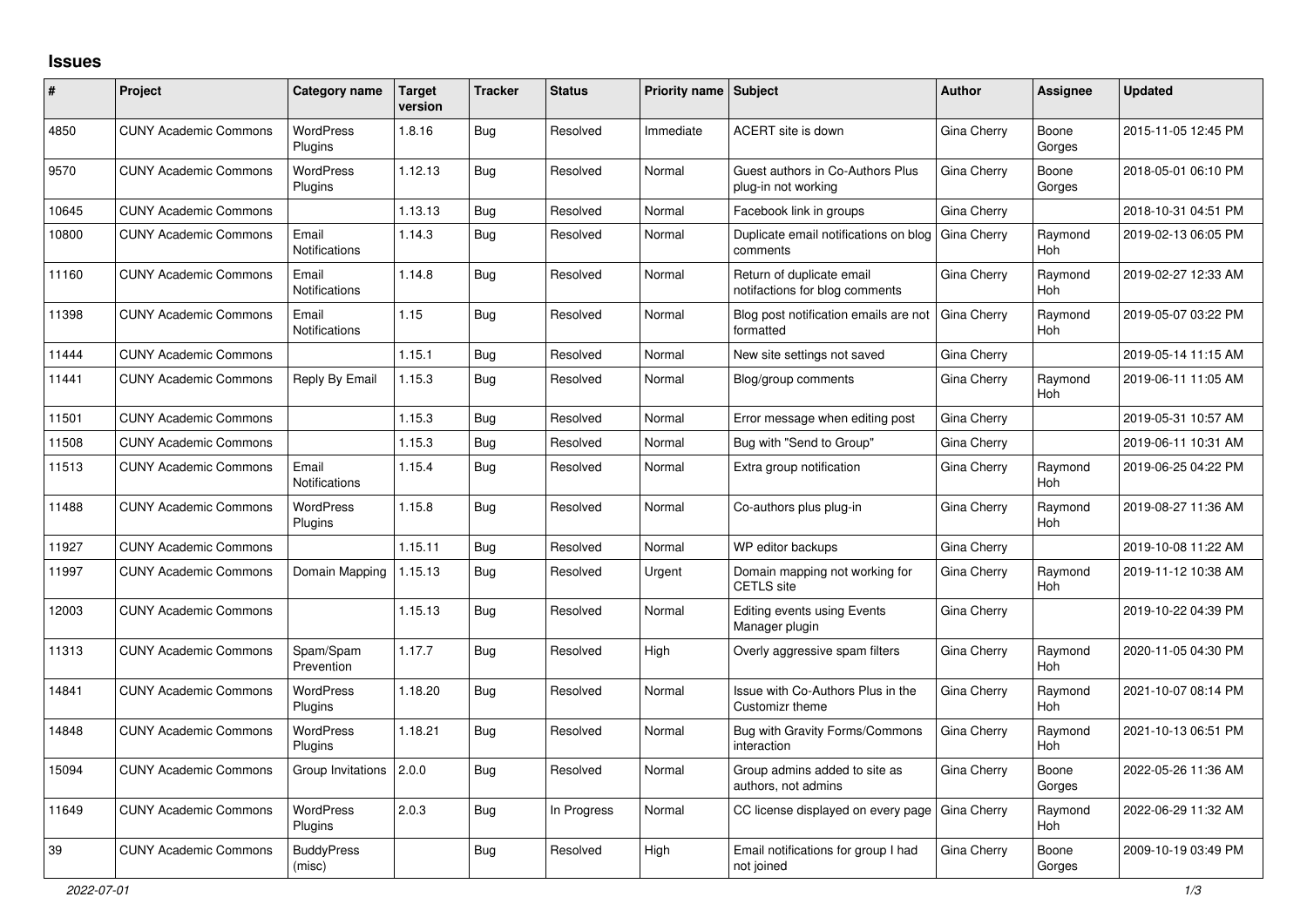| #     | Project                      | Category name                 | <b>Target</b><br>version | <b>Tracker</b> | <b>Status</b> | <b>Priority name Subject</b> |                                                           | <b>Author</b>      | Assignee        | <b>Updated</b>      |
|-------|------------------------------|-------------------------------|--------------------------|----------------|---------------|------------------------------|-----------------------------------------------------------|--------------------|-----------------|---------------------|
| 40    | <b>CUNY Academic Commons</b> | <b>BuddyPress</b><br>(misc)   |                          | <b>Bug</b>     | Resolved      | Normal                       | Notification won't go away                                | Gina Cherry        | Boone<br>Gorges | 2009-10-19 03:49 PM |
| 10363 | <b>CUNY Academic Commons</b> |                               |                          | <b>Bug</b>     | Resolved      | Normal                       | Domain mapping for CETLS site                             | Gina Cherry        |                 | 2018-10-23 10:52 AM |
| 12036 | <b>CUNY Academic Commons</b> | Email<br><b>Notifications</b> |                          | Bug            | Resolved      | Normal                       | Blog post notification not sent to<br>group               | Gina Cherry        |                 | 2019-11-04 11:36 AM |
| 11507 | <b>CUNY Academic Commons</b> |                               |                          | Bug            | Rejected      | Normal                       | Apply layout to existing site?                            | Gina Cherry        |                 | 2019-05-31 01:33 PM |
| 11582 | <b>CUNY Academic Commons</b> |                               |                          | Bug            | Rejected      | Normal                       | Site privacy options                                      | Gina Cherry        |                 | 2019-06-20 11:26 AM |
| 13704 | <b>CUNY Academic Commons</b> |                               |                          | Bug            | Rejected      | Normal                       | Site logo not updating                                    | Gina Cherry        |                 | 2021-02-23 10:46 AM |
| 11512 | <b>CUNY Academic Commons</b> |                               |                          | <b>Bug</b>     | Duplicate     | Normal                       | Links not opening in new tab                              | Gina Cherry        |                 | 2019-06-04 11:08 AM |
| 3892  | <b>CUNY Academic Commons</b> | <b>WordPress</b><br>(misc)    | Future<br>release        | Bug            | Resolved      | High                         | The given object ID is not that of a<br>menu item.        | Gina Cherry        | Gina Cherry     | 2016-06-21 04:49 PM |
| 10075 | <b>CUNY Academic Commons</b> | Domain Mapping                | Not tracked              | Bug            | Resolved      | Urgent                       | Problem with domain<br>mapping/redirection for CETLS site | Gina Cherry        |                 | 2018-12-10 03:50 PM |
| 10561 | <b>CUNY Academic Commons</b> |                               | Not tracked              | Bug            | Resolved      | Urgent                       | CETLS site redirecting to GC                              | Gina Cherry        |                 | 2018-10-23 10:50 AM |
| 11312 | <b>CUNY Academic Commons</b> | <b>WordPress</b><br>Plugins   | Not tracked              | Bug            | Resolved      | Normal                       | Cannot add guest author to post                           | Gina Cherry        |                 | 2019-04-11 09:56 PM |
| 11518 | <b>CUNY Academic Commons</b> |                               | Not tracked              | Bug            | Resolved      | Normal                       | Question about group events                               | Gina Cherry        |                 | 2019-06-04 02:14 PM |
| 12030 | <b>CUNY Academic Commons</b> |                               | Not tracked              | Bug            | Resolved      | Normal                       | Issue with scheduled publishing                           | Gina Cherry        |                 | 2020-02-11 04:47 PM |
| 13969 | <b>CUNY Academic Commons</b> | Server                        | Not tracked              | Bug            | Resolved      | Normal                       | Problems accessing the Commons                            | Gina Cherry        |                 | 2021-02-11 03:10 PM |
| 15203 | <b>CUNY Academic Commons</b> |                               | Not tracked              | Bug            | Resolved      | Normal                       | Comments no longer working                                | Gina Cherry        |                 | 2022-01-19 03:41 PM |
| 3669  | <b>CUNY Academic Commons</b> | <b>WordPress</b><br>Plugins   | 1.7.4                    | Feature        | Resolved      | Normal                       | Plug-in request: Collapse-o-matic                         | Gina Cherry        | Boone<br>Gorges | 2014-11-21 11:14 AM |
| 3976  | <b>CUNY Academic Commons</b> | Email<br>Notifications        | 1.7.18                   | Feature        | Resolved      | Normal                       | Emails to blog subscribers should<br>be sent in HTML      | Gina Cherry        | Boone<br>Gorges | 2015-04-12 02:18 PM |
| 3998  | <b>CUNY Academic Commons</b> | WordPress<br>Plugins          | 1.7.19                   | Feature        | Resolved      | Normal                       | Voicethread plugin                                        | Gina Cherry        | Boone<br>Gorges | 2015-04-21 02:35 PM |
| 4751  | <b>CUNY Academic Commons</b> | WordPress<br><b>Themes</b>    | 1.8.13                   | Feature        | Resolved      | Normal                       | Request for two plug-ins                                  | Gina Cherry        | Boone<br>Gorges | 2015-10-13 09:29 AM |
| 7944  | <b>CUNY Academic Commons</b> | WordPress<br>Plugins          | 1.10.16                  | Feature        | Resolved      | Normal                       | MailChimp plug-in                                         | Gina Cherry        |                 | 2017-04-11 12:38 PM |
| 8389  | <b>CUNY Academic Commons</b> | <b>WordPress</b><br>Plugins   | 1.11.6                   | Feature        | Resolved      | Normal                       | Gravity Forms + Custom Post Types<br>plug-in              | <b>Gina Cherry</b> | Boone<br>Gorges | 2017-07-06 08:09 PM |
| 11311 | <b>CUNY Academic Commons</b> | <b>WordPress</b><br>Plugins   | 1.14.11                  | Feature        | Resolved      | Normal                       | Request for post expiration plug-in                       | Gina Cherry        | Raymond<br>Hoh  | 2019-04-15 10:47 AM |
| 10847 | <b>CUNY Academic Commons</b> | <b>Blogs</b><br>(BuddyPress)  | 1.15                     | Feature        | Resolved      | Normal                       | Select which blog posts are sent to<br>group              | Gina Cherry        | Boone<br>Gorges | 2019-04-23 03:54 PM |